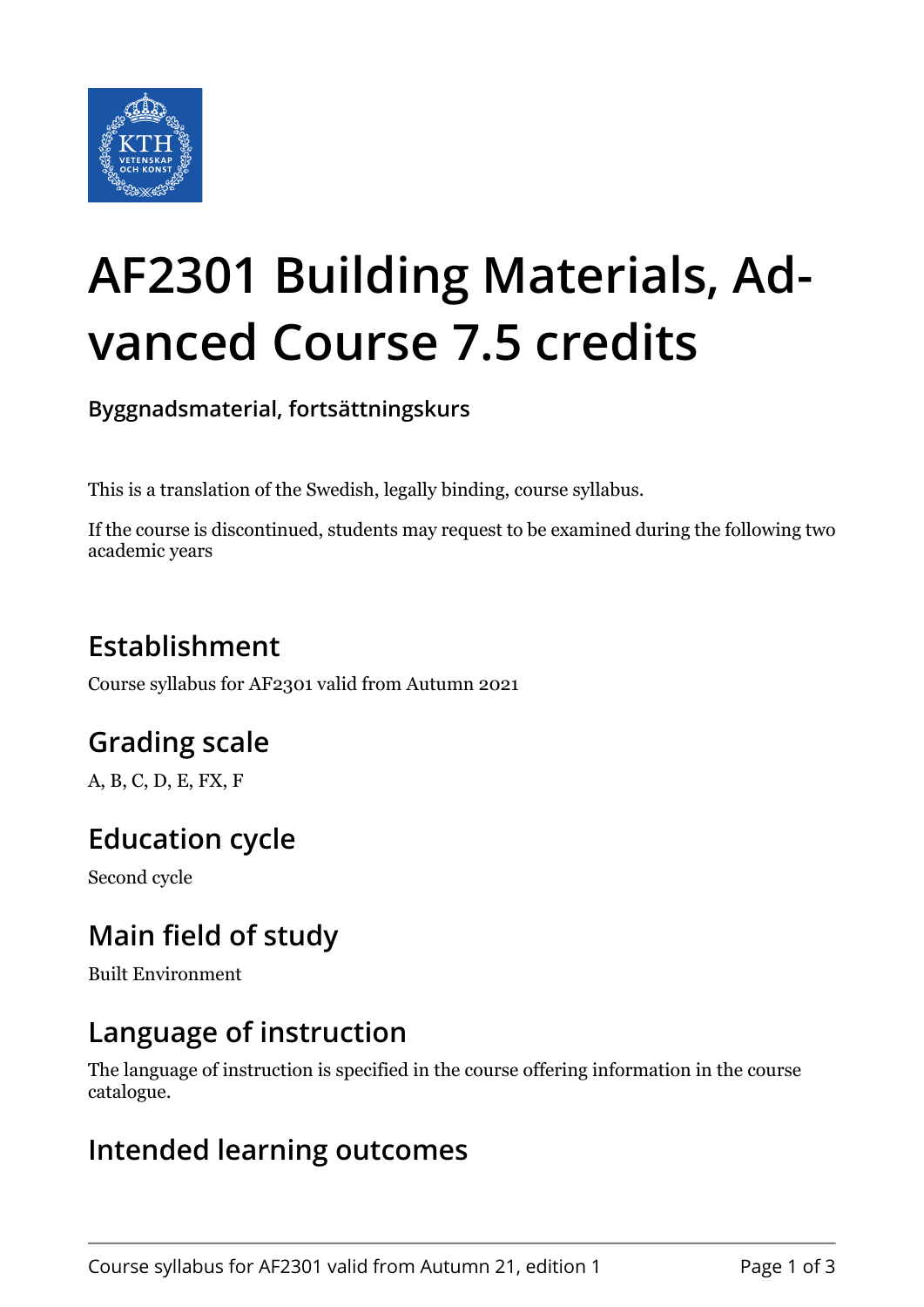The overall goal of the course is to give a deeper understanding about building material science. The main focus is to study renewable wood and biobased building materials and systems. After having passed the course (grade E) the student should have general knowledge on:

- Degradation mechanisms of building materials
- Structure and function of wood
- Wood-moisture relationships and coatings
- Durability and biodeterioration of wood
- Wood protection concepts
- Engineered wood products (EWP)
- Wood and biobased composites
- Material science aspects of other non-renewable building materials such as road materials and systems
- Sustainability aspects of building materials, including life cycle assessment

#### **Course contents**

 • The overall course content is related to building material science including a deeper understanding about in particular renewable wood and biobased building materials and systems. The following key topics will more or less be covered: General degradation mechanisms of building materials; structure and function of wood, including some basics on its physical and mechanical behaviour; wood-moisture relationships & coatings; durability and biodeterioration of wood; wood protection concepts including means for wood modification; engineered wood products (EWP) & timber engineering including some aspects on hybrid systems; wood and biobased composites; material science aspects of other non-renewable building materials such as road materials and systems; and sustainability aspects related to building materials, including some basics about life cycle assessment (LCA).The means for achieving the learning outcomes of the course will mainly be based on lectures, exercises with study questions, study visits, lab work, and an assignment.The assignment will consist of a project work on a specific topic related to renewable biobased building material including a review of scientific publications, as well as a compulsory part on sustainability aspects.

## **Specific prerequisites**

Documented knowledge in Building Materials and Building Physics, 15 ECTS corresponding to the content in courses AF1301 and AF1402.

Eng B/6 according to the Swedish upper secondary school system.

## **Examination**

- LABA Laboration, 2.0 credits, grading scale: P, F
- PROA Project Assignment, 4.0 credits, grading scale: A, B, C, D, E, FX, F